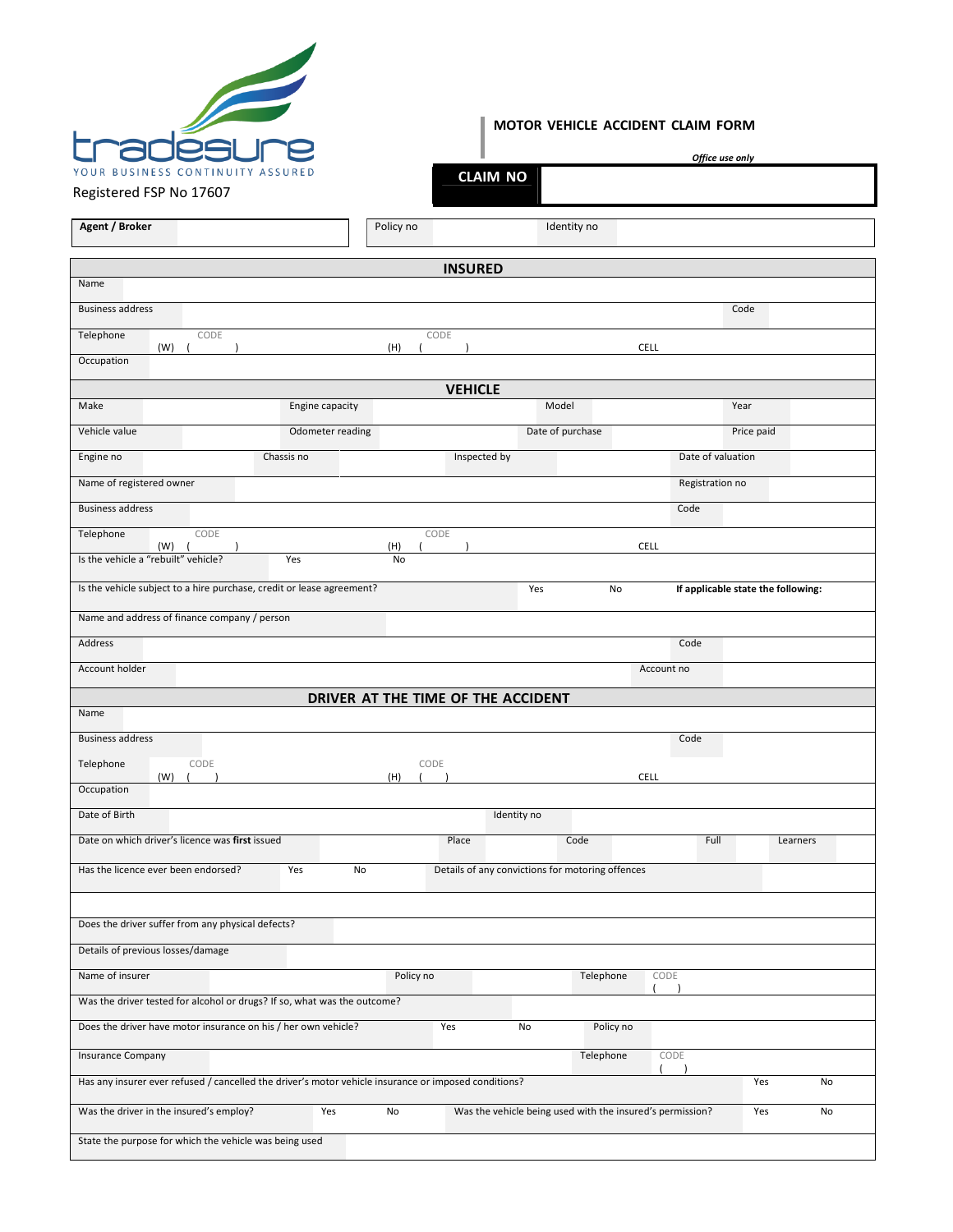| <b>ACCIDENT</b>                      |                |  |                            |    |  |  |
|--------------------------------------|----------------|--|----------------------------|----|--|--|
| Date                                 | Time           |  | Place                      |    |  |  |
| Police reference no.                 | Police station |  | Date reported              |    |  |  |
| Was the vehicle towed?               | Yes<br>No      |  | Date towed                 |    |  |  |
| Name of towing company               |                |  | Approximate distance towed | Km |  |  |
| Telephone<br>CODE                    |                |  |                            |    |  |  |
| <b>DAMAGE TO VEHICLE</b>             |                |  |                            |    |  |  |
| Description of damage                |                |  |                            |    |  |  |
|                                      |                |  |                            |    |  |  |
| Estimated cost of repairs            |                |  |                            |    |  |  |
| Where can your vehicle be inspected? |                |  |                            |    |  |  |

| PASSENGERS IN INSURED VEHICLE |                        |              |  |  |  |  |  |
|-------------------------------|------------------------|--------------|--|--|--|--|--|
| Name                          | Address / Telephone no | Relationship |  |  |  |  |  |
|                               |                        |              |  |  |  |  |  |
|                               |                        |              |  |  |  |  |  |
|                               |                        |              |  |  |  |  |  |
|                               |                        |              |  |  |  |  |  |

| Were there any injuries to passengers / driver?                           | Yes | No  |    |  |
|---------------------------------------------------------------------------|-----|-----|----|--|
| If so, state who, and describe injuries                                   |     |     |    |  |
|                                                                           |     |     |    |  |
|                                                                           |     |     |    |  |
|                                                                           |     |     |    |  |
|                                                                           |     |     |    |  |
|                                                                           |     |     |    |  |
| If there were injuries, is anyone going to claim for medical costs, etc.? |     | Yes | No |  |
| If so, please supply details                                              |     |     |    |  |
|                                                                           |     |     |    |  |
|                                                                           |     |     |    |  |
|                                                                           |     |     |    |  |
|                                                                           |     |     |    |  |
|                                                                           |     |     |    |  |
| Name of attorneys who are going to handle the claim                       |     |     |    |  |

| <b>WITNESSES</b> |                |           |  |  |  |  |
|------------------|----------------|-----------|--|--|--|--|
| Name             | <b>Address</b> | Telephone |  |  |  |  |
|                  |                |           |  |  |  |  |
|                  |                |           |  |  |  |  |
|                  |                |           |  |  |  |  |
|                  |                |           |  |  |  |  |
|                  |                |           |  |  |  |  |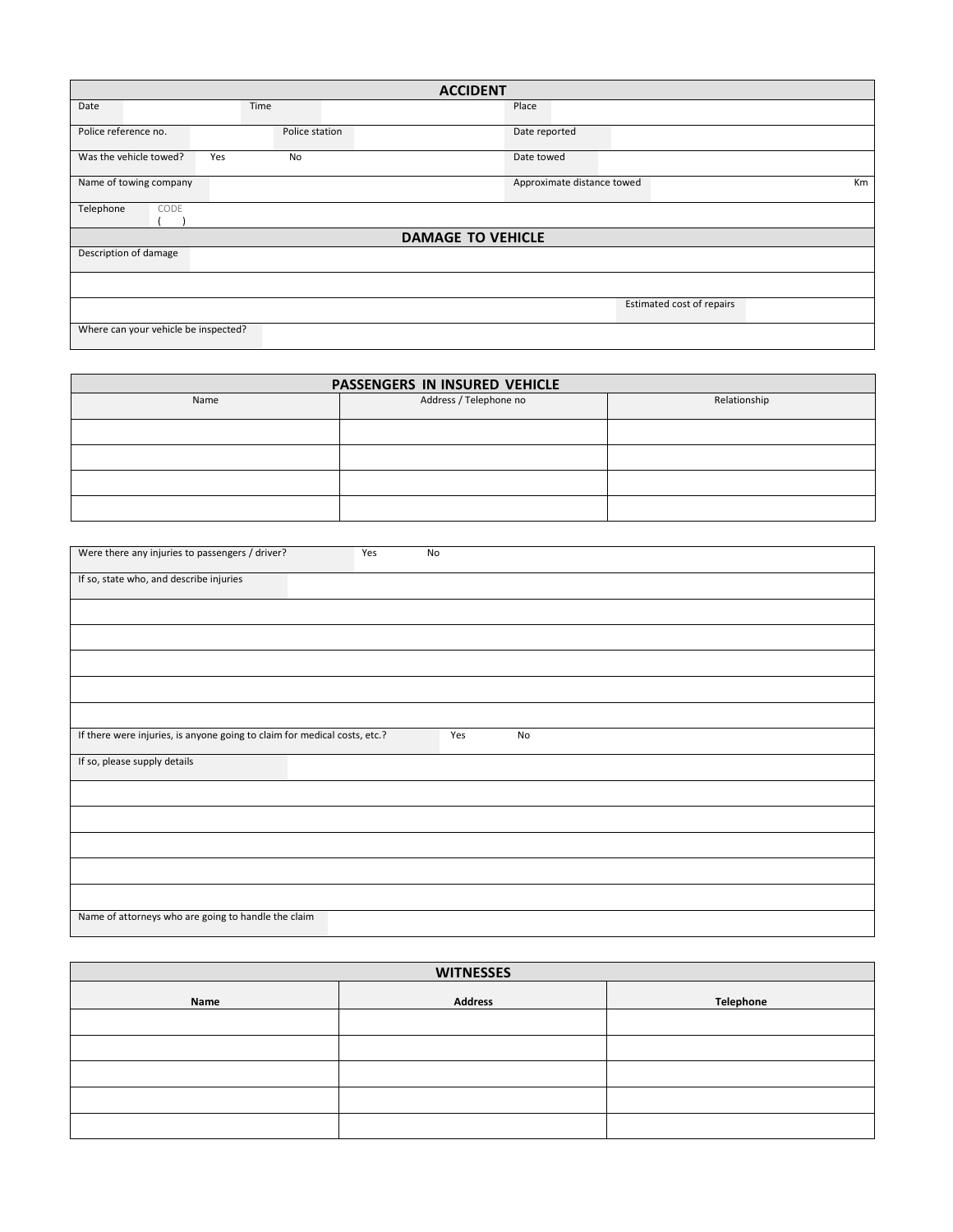|                |                                                                         |         |                                          | OTHER VEHICLES INVOLVED                       |                  |                                                                                                                                                 |      |  |
|----------------|-------------------------------------------------------------------------|---------|------------------------------------------|-----------------------------------------------|------------------|-------------------------------------------------------------------------------------------------------------------------------------------------|------|--|
|                |                                                                         | Vehicle | Registration no                          | Name of owner or driver                       |                  |                                                                                                                                                 |      |  |
|                |                                                                         |         |                                          | Telephone                                     | CODE             | CODE                                                                                                                                            |      |  |
| 1              | Postal Address                                                          |         |                                          |                                               | (W)              | (W)<br>Cell                                                                                                                                     |      |  |
|                |                                                                         |         |                                          |                                               |                  |                                                                                                                                                 | Code |  |
|                |                                                                         | Vehicle | Registration no                          | Name of owner or driver                       |                  |                                                                                                                                                 |      |  |
|                |                                                                         |         |                                          | Telephone                                     | CODE             | CODE                                                                                                                                            |      |  |
| $\overline{2}$ | Postal Address                                                          |         |                                          |                                               | (W)              | (W)<br>Cell                                                                                                                                     |      |  |
|                |                                                                         |         |                                          |                                               |                  |                                                                                                                                                 | Code |  |
|                |                                                                         | Vehicle | Registration no                          | Name of owner or driver                       |                  |                                                                                                                                                 |      |  |
|                |                                                                         |         |                                          | Telephone                                     | CODE             | CODE                                                                                                                                            |      |  |
| 3              | Postal Address                                                          |         |                                          |                                               | (W)              | (W)<br>Cell                                                                                                                                     |      |  |
|                |                                                                         |         |                                          |                                               |                  |                                                                                                                                                 | Code |  |
|                |                                                                         | Vehicle | Registration no                          | Name of owner or driver                       |                  |                                                                                                                                                 |      |  |
|                |                                                                         |         |                                          | Telephone                                     | CODE             | CODE                                                                                                                                            |      |  |
| 4              | Postal Address                                                          |         |                                          |                                               | $(W)$ (          | $(W)$ (<br>Cell                                                                                                                                 |      |  |
|                |                                                                         |         |                                          |                                               |                  |                                                                                                                                                 | Code |  |
|                |                                                                         |         |                                          |                                               |                  | If you suspect that the driver of the other vehicle was driving his / her employer's vehicle, please provide us with the following information: |      |  |
|                | Registration no                                                         |         |                                          |                                               | Name of employer |                                                                                                                                                 |      |  |
|                | <b>Business address</b>                                                 |         |                                          |                                               |                  |                                                                                                                                                 | Code |  |
| Telephone      |                                                                         | CODE    |                                          |                                               | CODE             |                                                                                                                                                 |      |  |
|                | (W)                                                                     |         |                                          | (H)                                           |                  |                                                                                                                                                 |      |  |
|                |                                                                         |         |                                          | Information about the other party's insurance |                  |                                                                                                                                                 |      |  |
|                | Name                                                                    |         | Insurer                                  | <b>Policy No</b>                              | <b>Claim No</b>  | Contact person and telephone                                                                                                                    |      |  |
|                |                                                                         |         |                                          |                                               |                  |                                                                                                                                                 |      |  |
|                |                                                                         |         |                                          |                                               |                  |                                                                                                                                                 |      |  |
|                |                                                                         |         |                                          |                                               |                  |                                                                                                                                                 |      |  |
|                |                                                                         |         |                                          |                                               |                  |                                                                                                                                                 |      |  |
|                |                                                                         |         |                                          |                                               |                  |                                                                                                                                                 |      |  |
|                | Name of owner                                                           |         | DAMAGE TO PROPERTY OTHER THAN VEHICLES   |                                               |                  |                                                                                                                                                 |      |  |
| Address        |                                                                         |         |                                          |                                               |                  | Code                                                                                                                                            |      |  |
|                | Telephone<br>CODE<br>CODE<br>Cell                                       |         |                                          |                                               |                  |                                                                                                                                                 |      |  |
|                | (W)<br>Details of damage                                                |         | (H)                                      |                                               |                  |                                                                                                                                                 |      |  |
|                |                                                                         |         |                                          |                                               |                  |                                                                                                                                                 |      |  |
|                | PERSONAL INJURIES OTHER THAN IN INSURED VEHICLE                         |         |                                          |                                               |                  |                                                                                                                                                 |      |  |
|                | Name of injured<br>Address / Telephone no<br><b>Details of injuries</b> |         |                                          |                                               |                  |                                                                                                                                                 |      |  |
|                |                                                                         |         |                                          |                                               |                  |                                                                                                                                                 |      |  |
|                |                                                                         |         |                                          |                                               |                  |                                                                                                                                                 |      |  |
|                |                                                                         |         |                                          |                                               |                  |                                                                                                                                                 |      |  |
|                |                                                                         |         | <b>DESCRIPTION OF ACCIDENT /INCIDENT</b> |                                               |                  |                                                                                                                                                 |      |  |
|                | Speed before accident                                                   |         | Moment of impact                         |                                               |                  | Weather conditions                                                                                                                              |      |  |
| Visibility     |                                                                         |         | State of road                            |                                               |                  | Width of road                                                                                                                                   |      |  |
|                | Which lights of the vehicle were on?                                    |         |                                          |                                               |                  |                                                                                                                                                 |      |  |
|                | Was any warning given by you, e.g. hooting, indicators, etc.?           |         |                                          |                                               |                  |                                                                                                                                                 |      |  |
|                | Who, in your opinion, was to blame for this accident?                   |         |                                          |                                               |                  |                                                                                                                                                 |      |  |